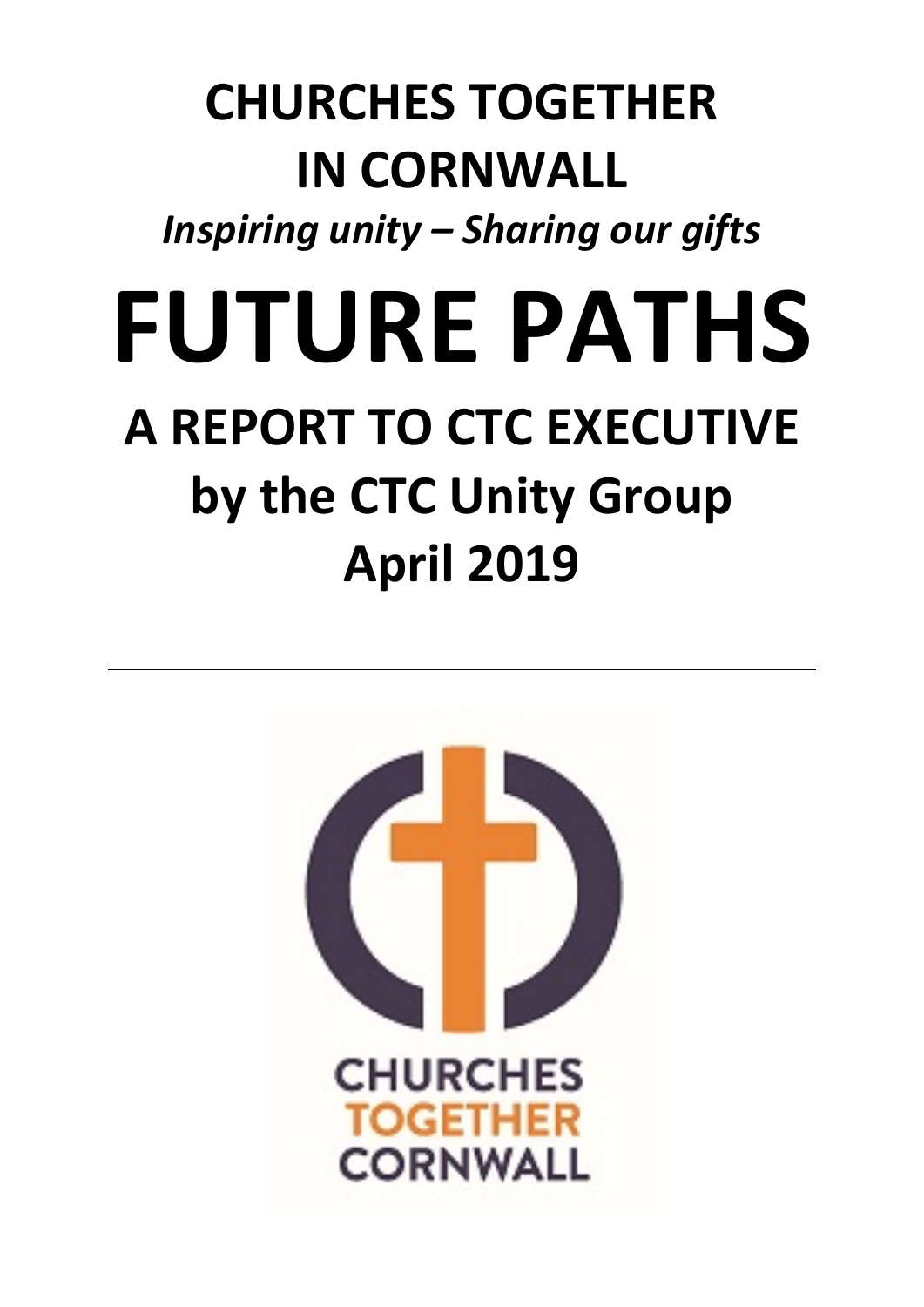## **Contents**

| 2. The achievement and future of Churches Together in Cornwall 4 |  |
|------------------------------------------------------------------|--|
|                                                                  |  |
|                                                                  |  |
|                                                                  |  |
|                                                                  |  |
|                                                                  |  |
|                                                                  |  |
|                                                                  |  |

| <i>UNITY</i>                                |  |  |  |  |  |
|---------------------------------------------|--|--|--|--|--|
| <b>IN ORDER TO BE UNITED</b>                |  |  |  |  |  |
| IT IS NECESSARY TO LOVE ONE ANOTHER,        |  |  |  |  |  |
| IN ORDER TO LOVE ONE ANOTHER                |  |  |  |  |  |
| IT IS NECESSARY TO KNOW ONE ANOTHER,        |  |  |  |  |  |
| IN ORDER TO KNOW ONE ANOTHER                |  |  |  |  |  |
| <b>IT IS NECESSARY TO MEET ONE ANOTHER.</b> |  |  |  |  |  |
| <b>Cardinal Mercier</b>                     |  |  |  |  |  |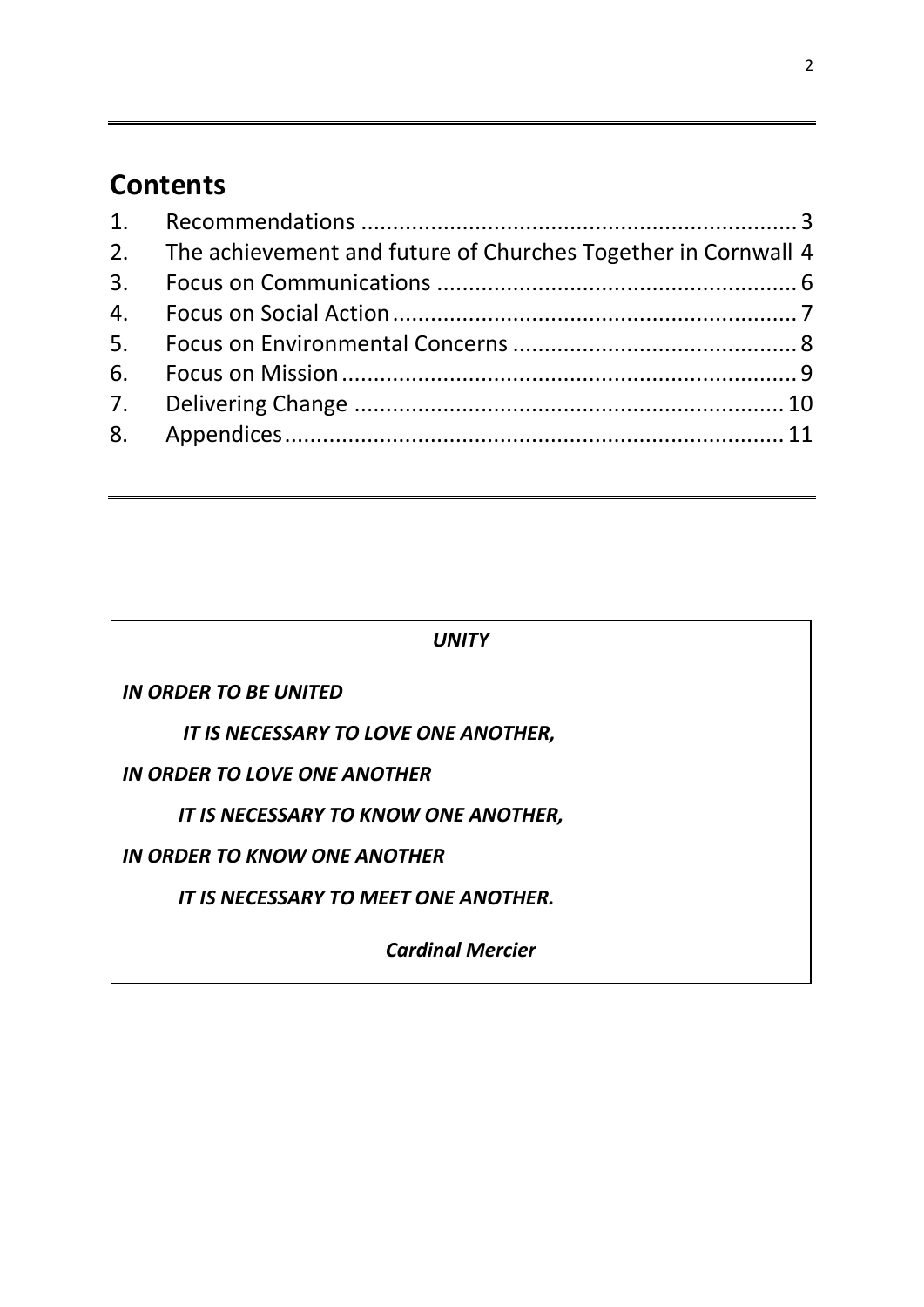#### **1. Recommendations**

#### **1.1. Celebration and Purpose**

1.1.1. *CTBI Statement of Purpose* We endorse CTBI's recently adopted Statement of Purpose and suggest sharing it as our own Statement of Purpose with our member churches and Churches Together groups (2.2.1)

1.1.2. *Declaration of Intent* We celebrate the 2013 Declaration of Intent, signed by our denominational leaders; its three key declarations should shape our perception of our future, seeking consciously to deliver on the commitments made (2.2.5)

1.1.3. *Inspiring Unity – Sharing our Gifts* As a summary of those commitments, CTC might adopt this strapline, which encompasses both what we have achieved and our aims for the future (2.2.6)

1.1.4. In 2020 CTC will be *25 years old*. Use this opportunity to celebrate past achievements and launch new initiatives, planning events with local CT groups around Cornwall and a major central event (2.2.7)

#### **1.2. Prayer**

1.2.1. Issue a *call to prayer* to all CT groups and DEOs to consider these proposals prayerfully and encourage discussion across the churches. Prayer is at the centre of all that we do.

1.2.2. Act as an ongoing *prayer focus* for the growth of the church in Cornwall, with regular meetings and online resources available to those who cannot meet.

#### **1.3. Inspiring and Sharing**

#### 1.3.1. *Communications:*

1.3.1.1. *Develop a forum* for those engaged in church communications work to share expertise and, where appropriate, infrastructure, and develop training opportunities (3.2.1)

1.3.1.2. *Undertake a mapping exercise* in conjunction with BBC Radio Cornwall and possibly university students to document services provided by CT groups across the county, to make them discoverable by agencies and clients who can benefit from them (3.2.2)

1.3.1.3. *Develop an online 'CTC infoHub'* to make this information and other material easily accessible (3.2.3)

1.3.1.4. *Introduce a county-wide weekly Mailchimp newsletter* for Christian news and events, to which anyone may subscribe (3.2.4)

#### 1.3.2. *Social Action:*

1.3.2.1. *Reducing the need for voluntary services*: Focus discussion on the need to address the fundamental reasons why these services are needed and what can be done to render them less necessary. (4.2.1)

1.3.2.2. *Alleviating loneliness:* Develop a proposal following on from the 2017 *Coffee with Donna* project, in conjunction with Transformation Cornwall and local CT groups and utilising information from the mapping exercise proposed at 1.3.1.2, and seek any necessary funding (4.2.2)

1.3.2.3. *Fairtrade*: identify and invite all Christian Fairtrade enterprises in Cornwall to share information and offer practical support to each other so that awareness of trade justice is promoted and delivered more effectively (4.2.3)

#### 1.3.3. *Environmental Concern:*

1.3.3.1. *Climate emergency*: take an active part, with local councils, in encouraging local take-up of Cornwall Council's action plan when published (5.2.1)

1.3.3.2 *Creation Time:* encourage adoption of this framework to raise awareness of environmental concerns and local initiatives underway (5.2.2)

1.3.3.3. *Church Buildings*: encourage and promote adoption of environmentally-friendly policies, including green energy projects (5.2.3)

1.3.3.4. *Church Land:* publicise opportunities for practical conservation and environmental education projects, to inspire communities with what can be done and connect those with expertise and experience with those seeking advice (5.2.4)

1.3.3.5. *Provide resource packs* for church groups and Christians involved in secular groups, explaining why environmental action is a Christian priority, focussing on creativity and hope, based on the cumulative effect of small steps and celebrating resultant change (5.2.5)

#### 1.3.4. *Mission:*

1.3.4.1. *Preach on the Beach*: encourage co-ordination and development of outdoor worship initiatives, creating opportunities for young people to assist in the organising of mini festivals with food stalls and prayer tents, resourcing local mission and providing safe spaces for discussion and spiritual exploration for all ages. (6.2.1)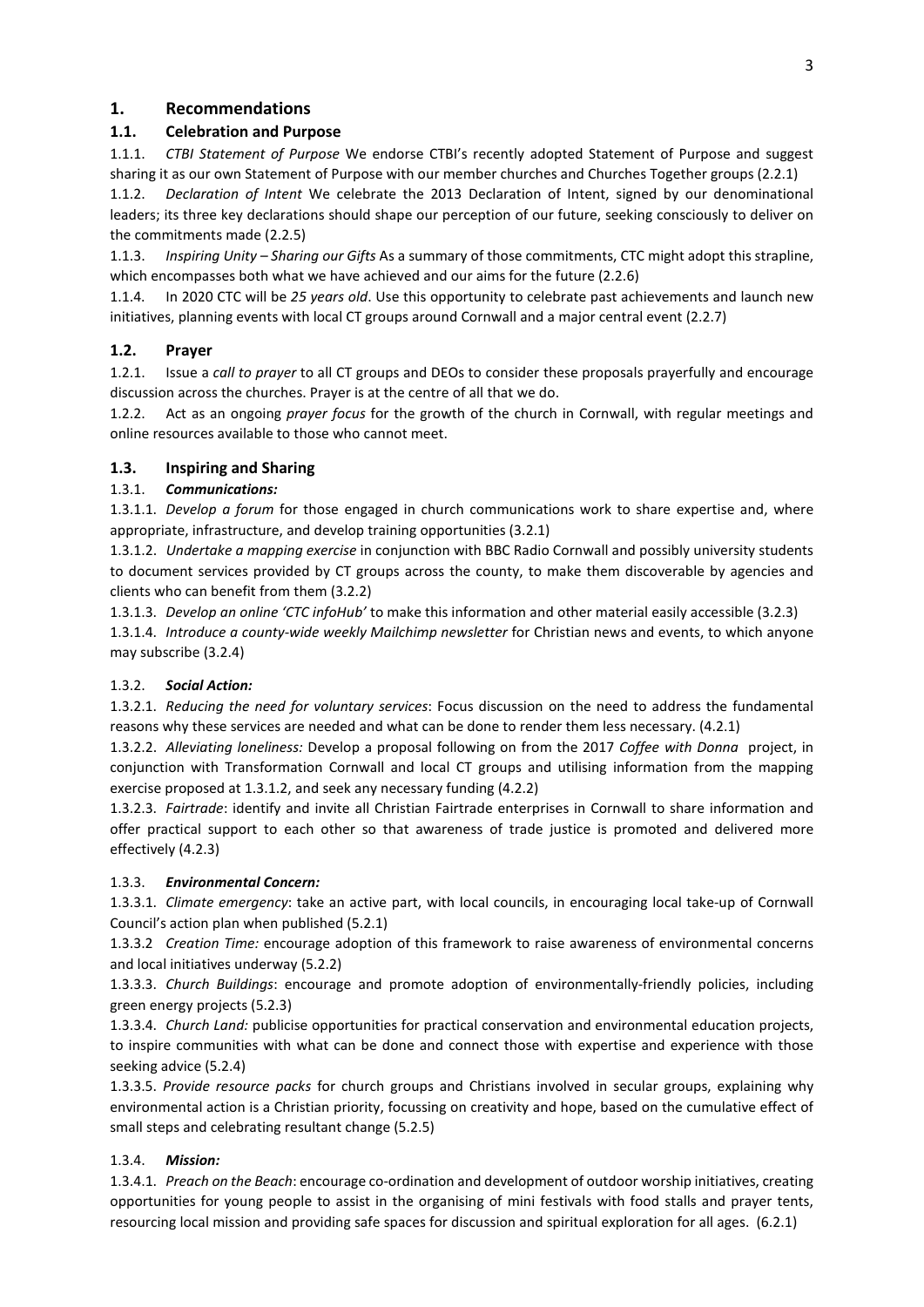1.3.4.2 *Cornish Celtic Way:* develop an association with the Cornish Celtic Way, encouraging support by local CT groups through whose area the route passes and the use of church buildings for overnight accommodation, and raising awareness of other pilgrimage opportunities including that of Landevennec. (6.2.2)

1.3.4.3 *High Street mission:* encourage wider discussion of the value and difficulties of ministry in shop-front sites, co-ordinating existing efforts and documenting examples of good practice, and supporting new initiatives. (6.2.3)

1.3.4.4 *Christian publishing:* engage immediately with SACREdtrust to endeavour to ensure that expertise in the St Austell centre is not lost but harnessed in new ventures (6.2.4)

1.3.4.5 *Raising international awareness:* consider how initiatives by local CT groups to raise congregational awareness of issues relating to the treatment of refugees, persecution of Christians, modern slavery and other international concerns can be extended county-wide (6.2.5)

#### **1.4. Organisation**

To ensure CTC can continue on a sustainable basis following the retirement of David Smith, we **recommend** some structural changes as follows (7.1):

1.4.1 Focus on four topic areas: Communication, Social Action, Environmental Concern, and Mission.

1.4.2 Create project groups for each topic, involving members from local CT groups, to keep CTC abreast of developments and aspirations across the county. Each group should be represented on CTC Executive.

1.4.3 Appoint a Missioner (or Co-ordinator) to manage those tasks formally required of CTC by CTE (including LEP reviews), service CTC meetings, and oversee the project groups.

1.4.4 Consider supporting this post with a minute secretary.

1.4.5. Group other CTC activities as one of three types:

- *Managed*: directly run by CTC and responsible to CTC Executive *[e.g. RCS Tent Ministry, Dementia Group, Education Group, WPCU services, Landevennec Pilgrimages, CTC website, CTC Newsletter, CTC insurance scheme]*
- *Supported:* separately managed but with CTC contribution (financial or in-kind) and representation *[e.g. Cornwall Faith Forum, Epiphany House, Thy Kingdom Come, Educational Chaplaincy, Climate Vision].*
- *Associated*: distinct organisations which CTC works with but is not represented on *[e.g. Christian Aid, Cornish Celtic Way]*

1.4.6. Ensure each activity is represented on the appropriate Project Group and reports through it to CTC Executive. New initiatives, problems, requests for support, resource sharing etc should be discussed in the group which would make recommendations to CTC Exec, based on their experience of needs and resources across the county.

1.4.7. In responding to Project Group requests, CTC Executive should prioritise 'managed' activities, while ensuring appropriate contributions and representation for 'supported' activities.

1.4.8. Project Groups should arrange their own secretarial support, internal structure, frequency and location of meetings etc. The Missioner should be available for advice but not involved in the day-to-day running.

#### **1.5 Implementation**

CTC Executive is invited to explore these proposals further through the appointment of a 'task and finish' group of perhaps 6 members, to be formed following the AGM on 10 April 2019, considering budgetary implications and reporting to the Executive meeting on 10 July 2019 with final recommendations for approval at that meeting and subsequent implementation (7.2)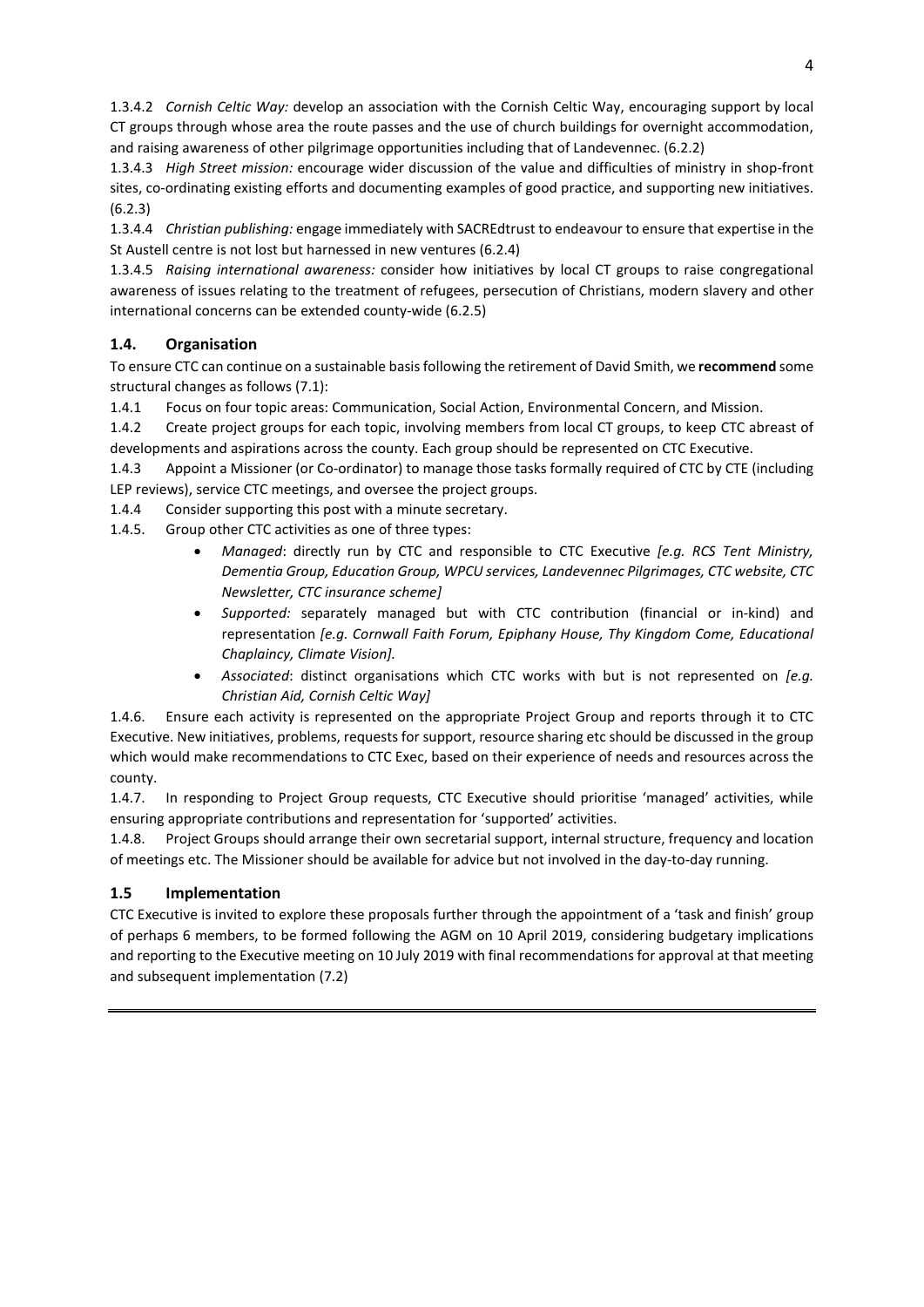#### **2. The achievement and future of Churches Together in Cornwall**

#### **2.1. History**

2.1.1 *Churches Together in Cornwall* (CTC) was constituted in 1995 as an *Intermediate Body* (IB) within *Churches Together in England* (CTE), following the recommendations of the 1987 Swanwick conference which led to the establishment of CTE in 1990 and had also recognised the importance of 'intermediate' ecumenical instruments which were already in existence in some parts of England, bridging the gap between local and national and acting as Sponsoring Bodies for Local Ecumenical Partnerships. It was recommended that these should be established throughout England with boundaries roughly the same as the English counties.

2.1.2 CTE focussed initially on three things:

o The search for closer unity between the Christian Churches, including the theological and doctrinal issues involved;

o Joint witness to the Christian gospel, as several of the Churches began ten years focus on evangelisation;

o Local work for Christian unity.

2.1.3 These objectives remain fundamental to CTE and therefore to its IBs, including CTC. Much has been achieved, nationally and at county and local level. The formal structures which have enabled this have however remained largely opaque to the majority of congregations across all denominations, particularly in the newer Pentecostal/Evangelical churches, and where local ecumenical actions have flourished there may be little understanding of the instruments under which the participating churches are operating in order to allow such joint action; indeed, many are driven by local Christians responding to a need and getting on with the job without seeking permission or endorsement from their own churches.

2.1.4 This has sometimes led to a desire to work as '**Christians Together**' with an emphasis on individual faith, initiative and responsibility rather than corporate direction from 'Churches Together'. We suggest further consideration on the option of changing CTC's name to Christians Together in Cornwall. In many ways that may seem a natural evolution and a 'growing up' of the ecumenical movement, but it may leave IBs like CTC in an ambiguous position. Equally, in areas where ecumenism has not flourished, there may be a feeling that the CTE structure has failed, that ecumenism has been tried and found wanting, initiatives such as the 1990's Decade of Evangelism have failed to turn the tide of growing secularisation, and that revival, if it is to happen, may come from entirely different directions.

#### **2.2 Looking to the future**

2.2.1 CTE's parent body, *Churches Together in Britain and Ireland* (CTBI) has recently updated its Statement of Purpose:

*CTBI believes that ecumenism is an urgent evangelical imperative. It is time we cease projecting the image of a dismembered Body of Christ, which is a counter-witness to the Good News we proclaim.*

*The ecumenism we seek is dynamic and responsive; not a monolith resulting from one powerful church swallowing the others, but a mega-community composed of churches (local, national and international) that complement one another, each with its own historical identity, its unique tradition, its own doctrinal emphasis, and its particular worship form; in short, a Pentecostal communion of communities that understand and speak one another's language.*

We wholeheartedly endorse this view of ecumenism and **recommend** that CTC adopt it and share it as our own Statement of Purpose with our member churches and Churches Together groups across the county (1.1.1)

2.2.2 The *administration* of IBs across the country is in the hands of County Ecumenical Officers (CEOs) (known by various titles; in Cornwall, Missioner), originally conceived as paid positions. In recent years, many of these have reached retirement and been replaced on a voluntary basis or not at all. Many counties are now without a CEO. In Cornwall, David Smith has held the post for ten years, but officially 'retired' in April 2017; a revised job description advertised in summer 2017 failed to attract any applicants; the same was true after the AGM in April 2018. In October 2018 David invited a small group of people to form a *Unity Group* to look at the future for CTC, what its priorities should be and whether some of these can be delivered through a team of volunteers maybe instead of a CEO. This report represents the initial findings of this group, whose members are:

- o *Donna Birrell (BBC Radio Cornwall)*
- o *Roger Mills (Falmouth & Penryn Churches Together)*
- o *Kathy Pope (SACREdPlace, St Austell)*
- o *David Smith (CTC)*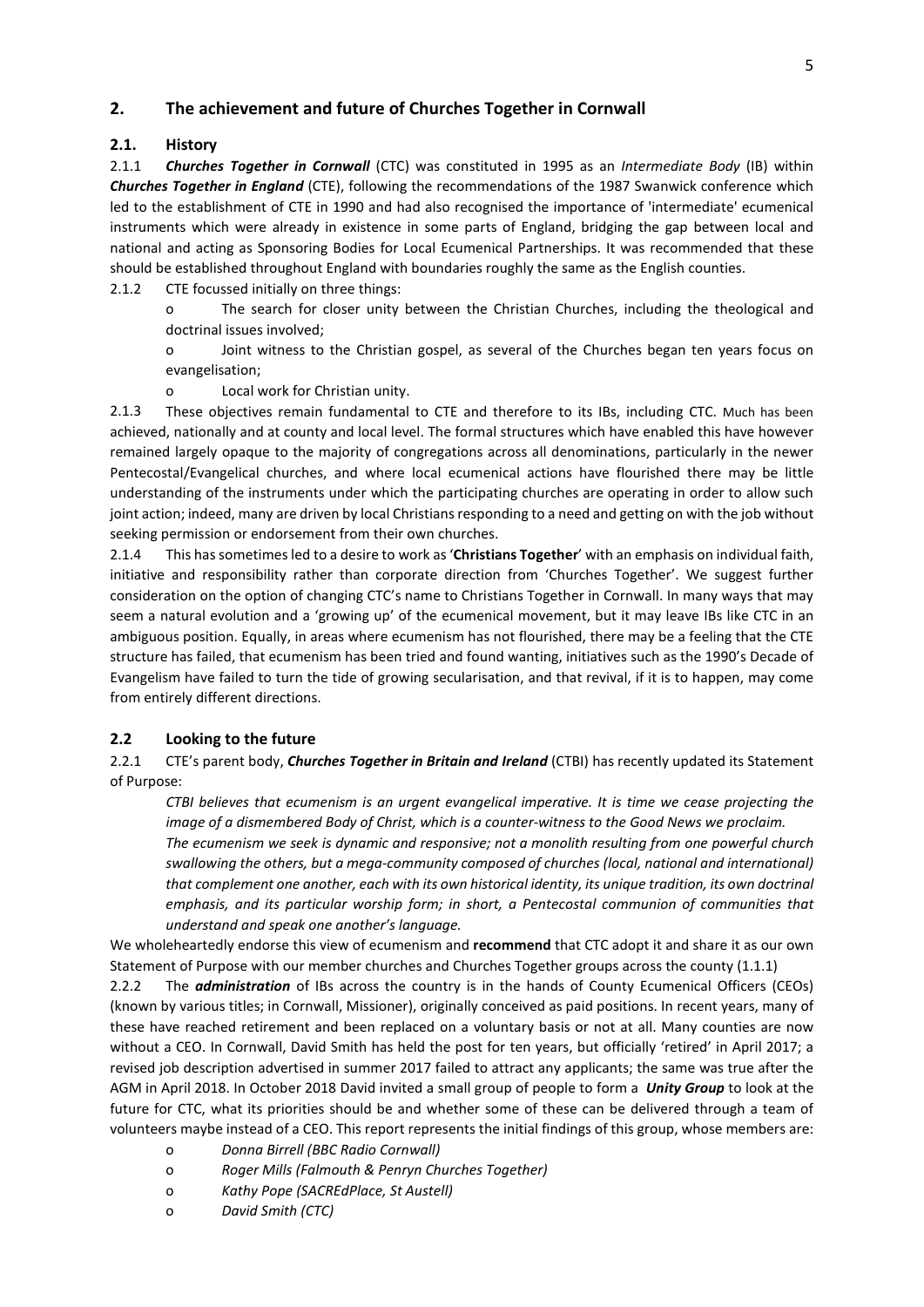2.2.3 The group was chosen to represent a variety of experience with ecumenical ventures across the county. Its *terms of reference* were:

o To map future paths for CTC to pursue to maximise its relevance to all Christians and Christian organisations across Cornwall, increasing inclusivity, supporting all age groups and promoting church unity

o To strengthen links with local CT groups and map existing activities and needs

o To identify and consider possible support for existing agencies providing pastoral care alongside secular activities eg SACREdTrust, Oasis Centre

o To investigate possible synergies with denominational programmes including Transforming Mission

o To identify any organisational revisions necessary to achieve future objectives

o To report to CTC Executive with proposed implementation strategy

2.2.4 The group is conscious of a growing interest in spiritual (but not necessarily Christian) awareness across the county, and of a growing confidence within the Christian community and willingness to share the Gospel. Despite many challenges there is a widespread sense that the Spirit is moving in Cornwall, and we have focussed our considerations on the aim of building capacity within Churches Together in Cornwall to resource and encourage this growth across the whole of our society, grouping our reflections in four areas:

- o Communications (3)
- o Social action (4)
- o Environmental concern (5)
- o Mission (6)

2.2.5 We note the *2013 Declaration of Intent*, signed by our denominational leaders; we **recommend** that its three key declarations should shape our perception of our future, seeking consciously to deliver on these commitments: (1.1.2)

*"We commit ourselves and our churches:*

*a) to seek out every possible opportunity for joint initiatives at Local and County Level in mission to all the people of Cornwall and the Isles of Scilly.* 

*b) to work together to equip both lay and ordained ministry whenever possible, and to share that ministry wherever appropriate.* 

*c) to continue the work of developing strategies whereby we optimise the use of our church buildings for the benefit of communities throughout the county."*

2.2.6 We summarise these commitments as *Inspiring Unity – Sharing our Gifts* and **recommend** CTC adopt this phrase as a strapline, which encompasses both what we have achieved and our aims for the future. (1.1.3) 2.2.7 We note that in 2020 CTC will reach its **silver jubilee**, and **recommend** taking the opportunity to organise a series of celebratory events around the county together with a major central event, perhaps in conjunction with Thy Kingdom Come 2020, to raise awareness of CTC, strengthen links with local CT groups and launch any future projects as appropriate, and demonstrate the outworking of the commitments made in the Declaration of Intent. (1.1.4)

#### **2.3 Prayer**

There are many opportunities and challenges ahead for CTC and it is essential that our discussions and actions are grounded in and underpinned by prayer. We **recommend** issuing a call to prayer to all CT groups and DEOs to consider proposals prayerfully and encourage discussion across the churches(1.2.1). We also **recommend** that CTC should aim to provide an ongoing prayer focus for the growth of the church in Cornwall, with regular prayer meetings and online resources available to those who cannot meet (1.2.2.)

#### **3 Focus on Communications**

#### **3.1. Past achievements and current projects**

#### 3.1.1. *Connecting networks – two-way communication*

CTC acts as a central distribution point for information for individuals and groups wishing to circulate details of news and events to other church groups around the county. It maintains a directory of contacts for all CT groups and circulates announcements by email; the system relies on those local contacts circulating the information onwards to local churches, and its effectiveness varies across the county. Similarly those representatives may request CTC to circulate their own local events; again take-up varies.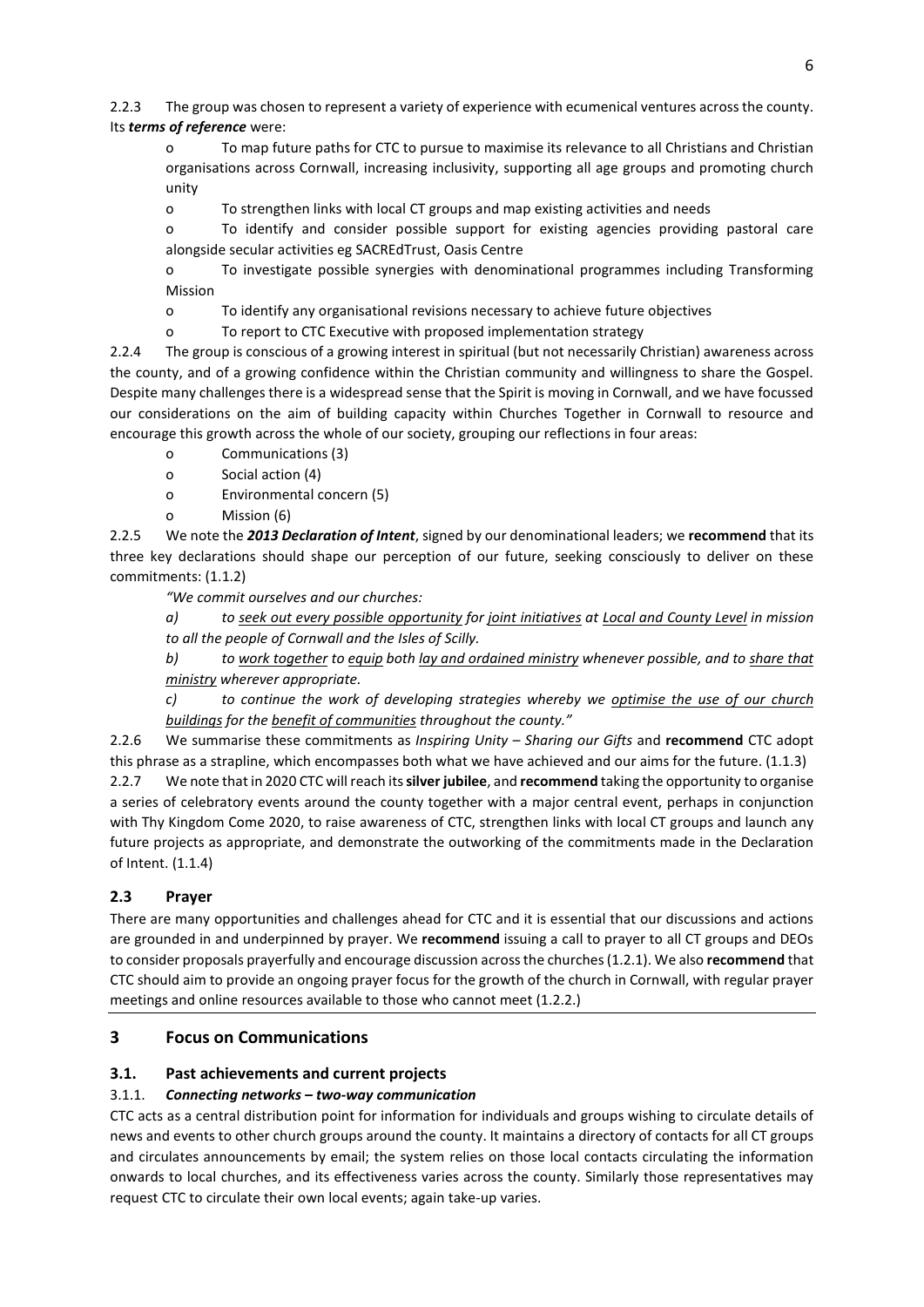#### 3.1.2. *CTC Communications*

The **CTC Newsletter** has grown from an A4 quarterly sheet offered to interested churches to bi-monthly newsletter currently mailed to some 150 persons.

The **CTC website** <https://www.churchestogetherincornwall.org.uk/> hits over each of the last three years have reached 3 million which identifies its potential for the future.

The **CTC Contact List** includes details of all local CT groups and officers and is available on the website.

The **CTC Insurance Scheme** is included in the CTC affiliation fee and offers public liability insurance for public events arranged by affiliated groups at a very reasonable cost.

#### 3.1.3. *A valued brand for those outside the church*

For those unfamiliar with the church network in the county, the CTC website is often the **first port of call.** Residents and visitors alike use the site to locate church services and activities. It is important that those encountering the local church for the first time through their visit are encouraged and given positive and helpful information about the Christian community in Cornwall.

#### **3.2. Future possibilities**

#### 3.2.1. *A forum for sharing expertise*

All churches are engaged in communications work, with often significant investment in IT services. We **recommend** that CTC provides links between these local services, offering a forum for the development and sharing of expertise, encouraging use of a shared infrastructure with shared costs where appropriate, publicising training opportunities, and creating a community of existing volunteers who very often work in solitary isolation in their own churches, often unaware of others nearby facing the same challenges. There is clearly an opportunity to share burdens for the benefit of all. (1.3.1.1)

#### 3.2.1. *Mapping services*

A huge amount of voluntary work is carried out by church groups across Cornwall for the benefit of the community. A survey carried out by **Transformation Cornwall** three years ago suggested this amounted to an economic benefit equivalent to some £26m per annum. As Council services have reduced, communities have more and more relied on Christian groups to step in and give support. There is currently no easy way to identify all the services provided in an area or to connect them with both potential clients and support agencies who may wish to refer people to them. A **mapping exercise** to discover such services could be very beneficial, and some local councils are already engaged in that, eg. Penryn. We **recommend** that CTC facilitate this by surveying all CT groups, perhaps using university volunteers and working with Radio Cornwall, and providing appropriate software to make the results easily searchable by anyone. (1.3.1.2)

#### 3.2.3. *A CTC infoHub*

We **recommend** that CTC should develop a dedicated online service named the "CTC infoHub", connecting communities with the activities led by the churches county-wide, including those identified by the mapping exercise suggested above. It would aim to supplement and publicise but not duplicate existing provision – for example, the Church of England's *A church near you* site – and make all our work much more easily discoverable. The facility might include:

- o Dedicated website
- o Email newsletters
- o Social media
- o Video
- o Press releases
- o Broadcasting/podcasts

This might be developed in conjunction with partners outside the

church, for example **Cornwall 365**, whose arts events directory website [https://cornwall365.com](https://cornwall365.com/) demonstrates much of the capability we might need. (1.3.1.3)

#### 3.2.4 *Weekly News*

As a first stage in the infoHub project, we **recommend** the development of a weekly Christian news and events Mailchimp email bulletin, combining those produced by Falmouth and Penryn Churches Together and Churches Together in the Penzance Area, and extending the coverage to the whole of Cornwall, with six local editions covering the areas of the former district councils. This project is ready to launch in the Falmouth and Penzance areas and can extend gradually as local editors/reporters come on board to widen the coverage. (1.3.1.4)

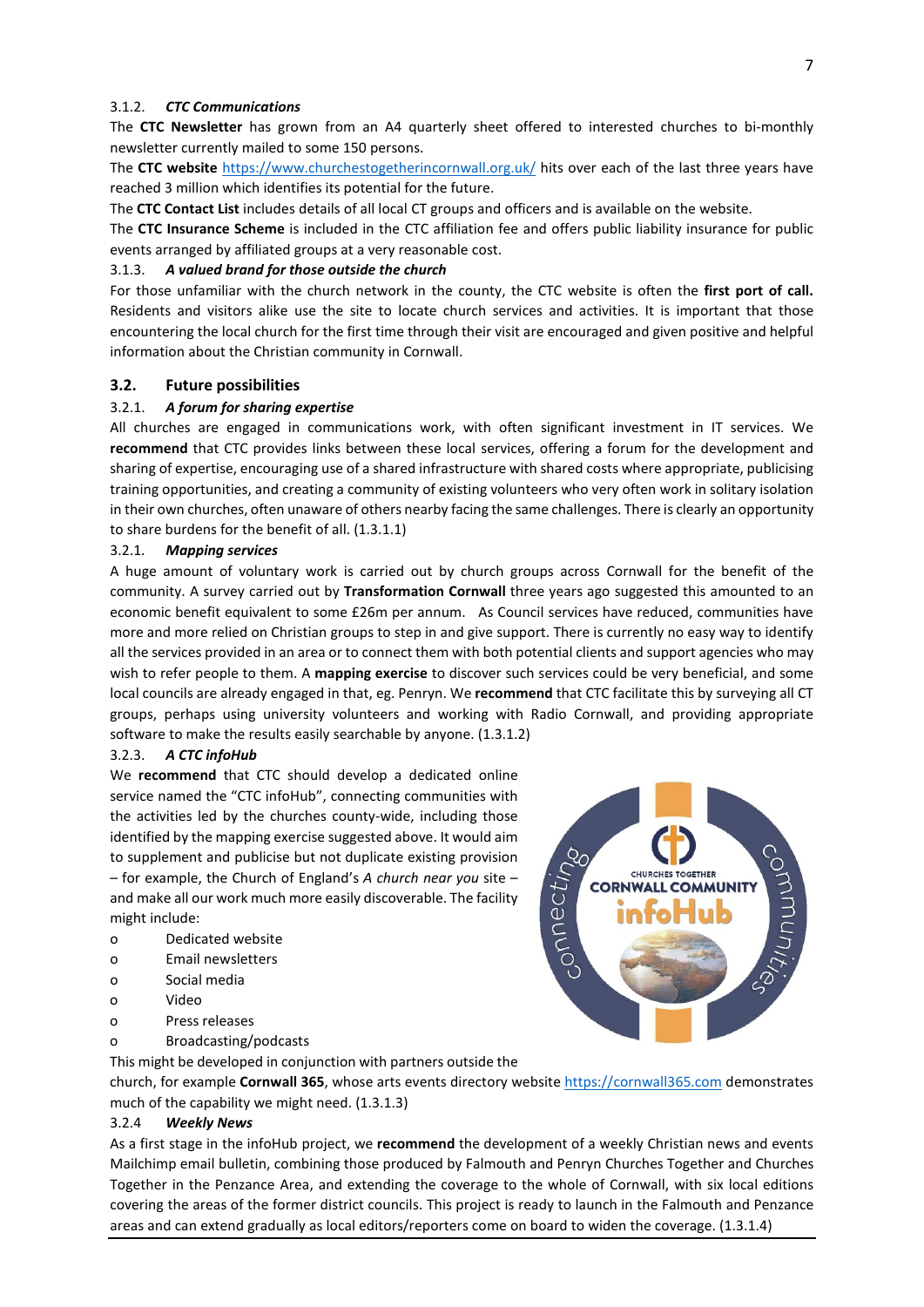#### **4 Focus on Social Action**

#### **4.1 Past achievements and current projects**

4.1.1. CT groups across the county are engaged in numerous social action projects including, for example, foodbanks, homelessness relief through St Petroc's, street pastors, the hospice movement, credit unions, debt advice, memory cafes, befriending, refugee support and so on. Often these are managed locally with little interarea engagement.

#### 4.1.2. *CTC Dementia Action Group*

At county level, the CTC Dementia Action Group was launched in 2015 under the leadership of Christine Todd and Bren Stuart White, with visits to interested church groups throughout Cornwall. Its purpose is to assist the church community, ensuring that the church leaders/church council are aware of the issues that living with dementia may entail and of their responsibilities to promote a healthy philosophy of inclusion and acceptance throughout the whole worshipping community.

#### 4.1.3. *Christian Aid*

The local Christian Aid SW representative is a co-opted member of the CTC Executive. The post is currently held Katrina Musgrave, who will be based in Cornwall. Many of our churches are involved in collections for Christian Aid Week each year and respond when communities elsewhere in our world are in need through famine, disasters or other catastrophies.

#### **4.2. Future possibilities**

#### 4.2.1. *The need for social action projects*

Church-based social action projects are well-developed and CTC's role should be in co-ordination and support. We **recommend** CTC should focus discussion on the need to address the fundamental reasons why these services are needed and what can be done to render them less necessary. (1.3.2.1.)

#### 4.2.2. *Alleviating loneliness: the Poppins project*

This project proposal was developed in 2018 as a follow-up to Transformation Cornwall's *Coffee with Donna* initiative which ran through 2017 at various existing and pop-up community cafes around the county. This revealed the importance of such facilities in helping to reduce loneliness, and the Poppins Project was devised with the dual purpose of publicising existing facilities and identifying where additional ones are needed, offering support in developing them. The proposal included funding for a part-time staff member and support for a multimedia information hub, and was submitted to the Government's Building Connections Fund. As this was greatly oversubscribed, the application was unsuccessful. We **recommend** developing a new proposal to help alleviate loneliness, in conjunction with Transformation Cornwall and utilising information from the mapping exercise proposed at 3.2.1, and seeking funding as necessary (1.3.2.2.)

#### 4.2.3 *Fairtrade*

Many churches support and promote Fairtrade, but find difficulty in attracting volunteers. We **recommend** CTC identifies and invites all Christian Fairtrade enterprises in Cornwall to share information and offer practical support to each other so that awareness of trade justice is promoted and delivered more effectively (1.3.2.3.)

#### **5 Focus on Environmental Concerns**

#### **5.1. Past achievements and current projects**

5.1.1 Environmental concern is the most recent action area for CTC and has so far focussed on support for county and national programs, including Climate Vision's *10 Pledges* campaign promoted through Luci Isaacson, Truro Diocesan Environment Officer, and Sky's Ocean Rescue Campaign.

#### **5.2. Future possibilities**

5.2.1 Cornwall Council declared a '**climate emergency**' on 22 Jan 2019 and is developing an engagement strategy which will bring together the thoughts, ideas and suggestions of all the interested parties in Cornwall including the churches. An action plan is due to be published in within six months. We **recommend** CTC takes an active part, with local councils, in encouraging take-up of the plan at local level. (1.3.3.1.)

5.2.2 Some churches have engaged in the '**Creation Time**' initiative in September each year. We **recommend** CTC encourages adoption of this framework to raise awareness of environmental concerns and local initiatives underway. (1.3.3.2.) While many of these are secular, the church is uniquely placed to support participation across communities.

5.2.3 **Church buildings** can showcase environmentally-friendly policies, green energy projects and so on, and there are many successful examples around the county. CTC can encourage and promote these (1.3.3.3.)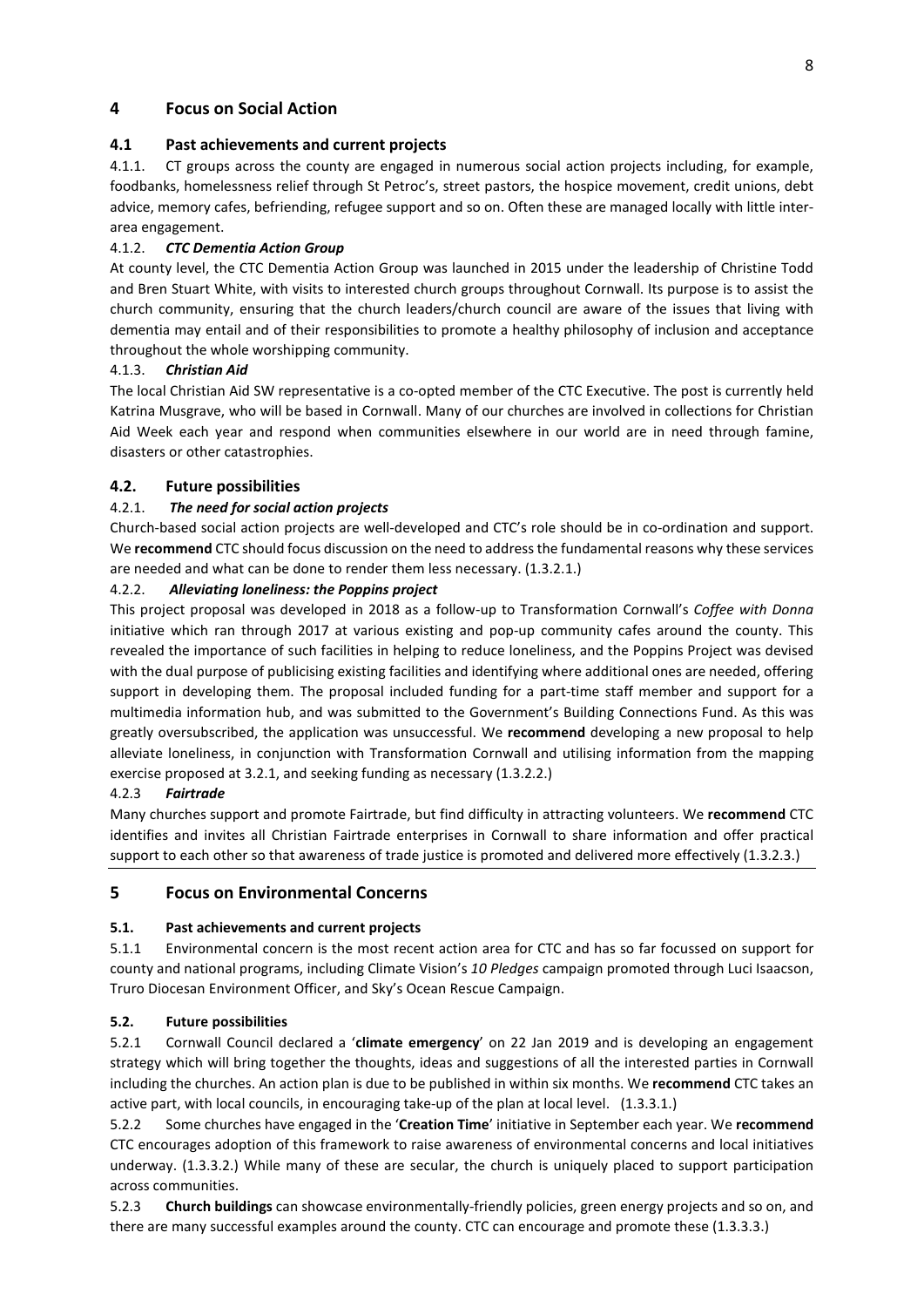5.2.4 **Church land** offers many opportunities for practical conservation projects, environmental education and community gardens, to name just a few. We **recommend** CTC give more publicity to these, to inspire communities with what can be done and connect those with expertise and experience with those seeking advice (1.3.3.4.)

5.2.5 The growth in **public concern** about climate change, species loss and environmental degradation offers the Christian community a high-profile opportunity to express publicly why informed action should be a Christian priority. We **recommend** CTC provide resource packs for church groups and Christians involved in secular groups, focussing on creativity and hope, based on the cumulative effect of small steps and celebrating resultant change (1.3.3.5.)

#### **6 Focus on Mission**

#### **6.1. Past achievements and current projects**

#### 6.1.1. *LEP reviews*

An important role of CTC is to offer support to groups and congregations of Christians that have covenanted to join together in worship. The chart in Appendix 1 shows their progress made over recent years.

Rev Margaret Barnes and Rev Elizabeth Foot have completed the LEP Reviews for the period up to end of 2018 as required. Thanks must go to them both for their time and effort in keeping this important schedule up to date.

#### 6.1.2. *RCS Tent ministry*

The Churches Together Royal Cornwall Show Tent has been successfully operating over a number of years through its own affiliated committee, receiving an annual grant from CTC. The *Eve of Show service* is well attended with the Lord Lieutenant of Cornwall and the Isles of Scilly, Colonel Bolitho, the Chairman of the Cornwall Methodist District and the Bishop of Truro. The tent (which has vastly improved over the past five years) is perhaps the most visible feature of this ministry but its real value lies in the exemplary Chaplaincy work undertaken by some 20 plus Chaplains, administering to the general public, traders, farmers and general visitors.

#### 6.1.3. *Thy Kingdom Come*

CTC has participated in the organisation of Beacon Events for Thy Kingdom Come initiative in 2017 and 2018 at Gwennap Pit, Truro Cathedral and Truro Methodist Church. 2019 sees Beacon events at St Martin's Church, Liskeard and Gwennap Pit; CTC has negotiated successful grant applications to cover the costs of these two Beacon Events.

#### 6.1.4. *Educational Chaplaincy*

The long-standing CTC Education Group was renamed the CTC Educational Chaplaincy Group, to advise on and promote high standards of chaplaincy in Cornwall's schools and colleges. A chair for the new group is currently being sought, and will be a co-opted member of CTC Executive.

#### 6.1.5. *Cornwall Faith Forum (Dor Kemmyn)*

CTC is represented on the Cornwall Faith Forum (CFF) by John Keast. Established in 2008, it plans to

create a centre at Penmount as a shared sacred space for individual faith communities to use for their own worship, for interfaith celebrations and for sharing stories, experiences and customs. The prayer space would be both for collective worship as well as open for individuals.

Individual church members sometimes find interfaith work challenging, and feel it in the inappropriate for CTC to support such movements. Others find it of primary importance and central to CTC's work of reconciliation. It is important that we provide an ongoing safe forum where such conflicts can be productively explored and opposing views honoured. In this it can reflect the views of CTE and the wider ecumenical movement, and facilitate constructive discussion and support for minorities.

#### 6.1.6. *Landevennec pilgrimage*

The first "Companions of St Guènolè" journeyed as Pilgrims to the Abbey of Landevennec in 1989. Building ecumenical links between Christians in Cornwall and the Abbey at Landevennec has always been the main aim, and in 2012 the "Companions of St Guènolè" was dissolved to allow the creation of a Planning Group under the aegis of CTC. In 2017 the very successful bi-annual pilgrimages became annual; the available 30 places are regularly oversubscribed.

#### 6.1.8. *Epiphany House*

CTC supports the work of Epiphany House and its associated Spirituality Network, training and supporting spiritual directors in the county. This is an ancient ministry which is about taking time to meet with an experienced person to talk about one's spiritual journey and prayer, and one which is increasingly sought.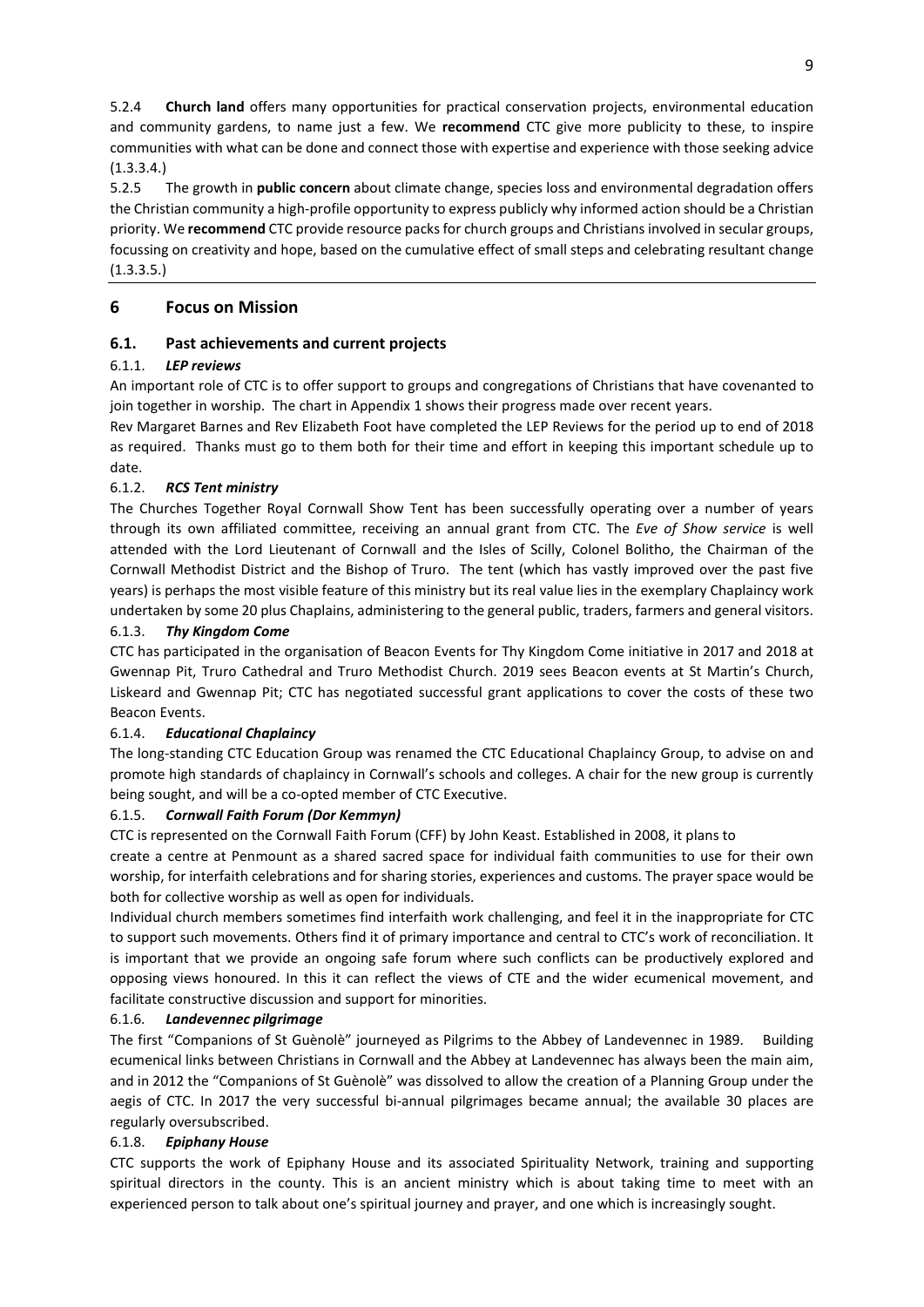#### 6.1.9 *Week of Prayer for Christian Unity*

In the past two years CTC has organised daily services during the Week of Prayer for Christian Unity, using CTBI's published materials, in Truro Cathedral and Truro Methodist Church. Although attendances have been small, these have been much appreciated by those present, and allow reflection on fundamental issues of ecumenism.

#### **6.2. Future possibilities**

#### 6.2.1. *'Preach on the Beach'*

Cornwall's coast provides many opportunities for outdoor worship, engaging with visitors and residents alike. Beach labyrinths have proved very popular and offer unthreatening opportunities to discuss spiritual matters, and beach missions are carried out by various agencies, and 'songs of praise' sessions with male voice choirs have been popular in the past. Cornwall Worship currently organise praise and worship in iconic locations such as Land's End and the Minack Theater. We **recommend** that CTC encourages co-ordination and development of these initiatives, creating opportunities for young people assisting in the organising of mini festivals with food stalls and prayer tents, resourcing local mission and providing safe spaces for discussion and spiritual exploration for all ages (1.3.4.1.)

#### 6.2.2 *Cornish Celtic Way*

The growing interest in pilgrimage has led to the establishment of a new long-distance route in Cornwall, linking the ancient Saints' Way and St Michael's Way, beginning at St German's and ending at St Michael's Mount.

We **recommend** that CTC develops an association with the Cornish Celtic Way, encouraging support by local CT groups through whose area the route passes and .the use of church buildings for overnight accommodation, and raising awareness of other pilgrimage opportunities including that of Landevennec (1.3.4.2.)

#### 6.2.3. *High Street mission*

The value of non-church high street locations for developing pastoral ministry is increasingly recognised, with multi-use venues such as the Huddle café in Falmouth (part of the Anglican Transforming Mission initiative), the Oasis Centre in St Columb Major (community run with local organisations, councils and churches), Penryn Treasures in Penryn (run in support of the Foodbank) and the SACREdplace bookshop in St Austell being examples where a listening ear can be provided in unthreatening circumstances with no agenda and no referral necessary. All differently managed and with different business models, they reveal a growing need: numbers using the ministry at SACREdplace have more than doubled in the past two years. Sadly the commercial pressures on bookshops have led to the decision to close SACREdplace in its present form in May 2019. We **recommend** that CTC encourages wider discussion of the value and difficulties of ministry in shop-front sites, co-ordinating existing efforts and documenting examples of good practice, and supporting new initiatives. (1.3.4.3.)

#### 6.2.4 *Christian publishing*

Access to Bibles and Christian literature has long been a central concern of overseas mission, but rather taken for granted in our own country. The closure of bookshops and libraries and growing secularisation mean that many find it hard to explore Christianity without making the commitment of attending church or an Alpha course, for example. Conversely, Christian publishing continues to grow and materials are readily available online, but the disappearance of curated, manageable collections for browsing means that new access points are needed to manage 'information overload'. These might include online guides, 'book box' services providing small, up-todate collections in local centres, Christian author appearances/signings at events, themed evenings/displays in remaining libraries/bookshops, etc. CTC might appropriately take a lead in encouraging, co-ordinating and publicising such initiatives, and we **recommend** that it engage immediately with SACREdtrust to endeavour to ensure that expertise in the St Austell centre is not lost but harnessed in new ventures (1.3.4.4.)

#### 6.2.5. *Raising international awareness – refugees, persecution, modern slavery*

Many churches and CT groups partner with secular groups in supporting refugees, the persecuted, those caught up in modern slavery etc., and providing prayer groups and prayers in church services. The growing size of these problems can be demoralising and many are left feeling 'what can I do'. Falmouth & Penryn Churches Together is currently developing a set of resources to raise awareness of the issues around the persecution of Christians worldwide for churches to use as they wish in normal services, prayer groups etc. A group of Christians, brought together by CTIPA meet on the 1st Monday of each month to write cards and verses to persecuted Christians elsewhere in our world, in connection with "Open Doors". Dr Russell Blacker is keen to extend such initiatives across Cornwall and we **recommend** that CTC consider how initiatives by local CT groups to raise congregational awareness of issues relating to the treatment of refugees, persecution of Christians, modern slavery and other international concerns can be extended county-wide (1.3.4.5.)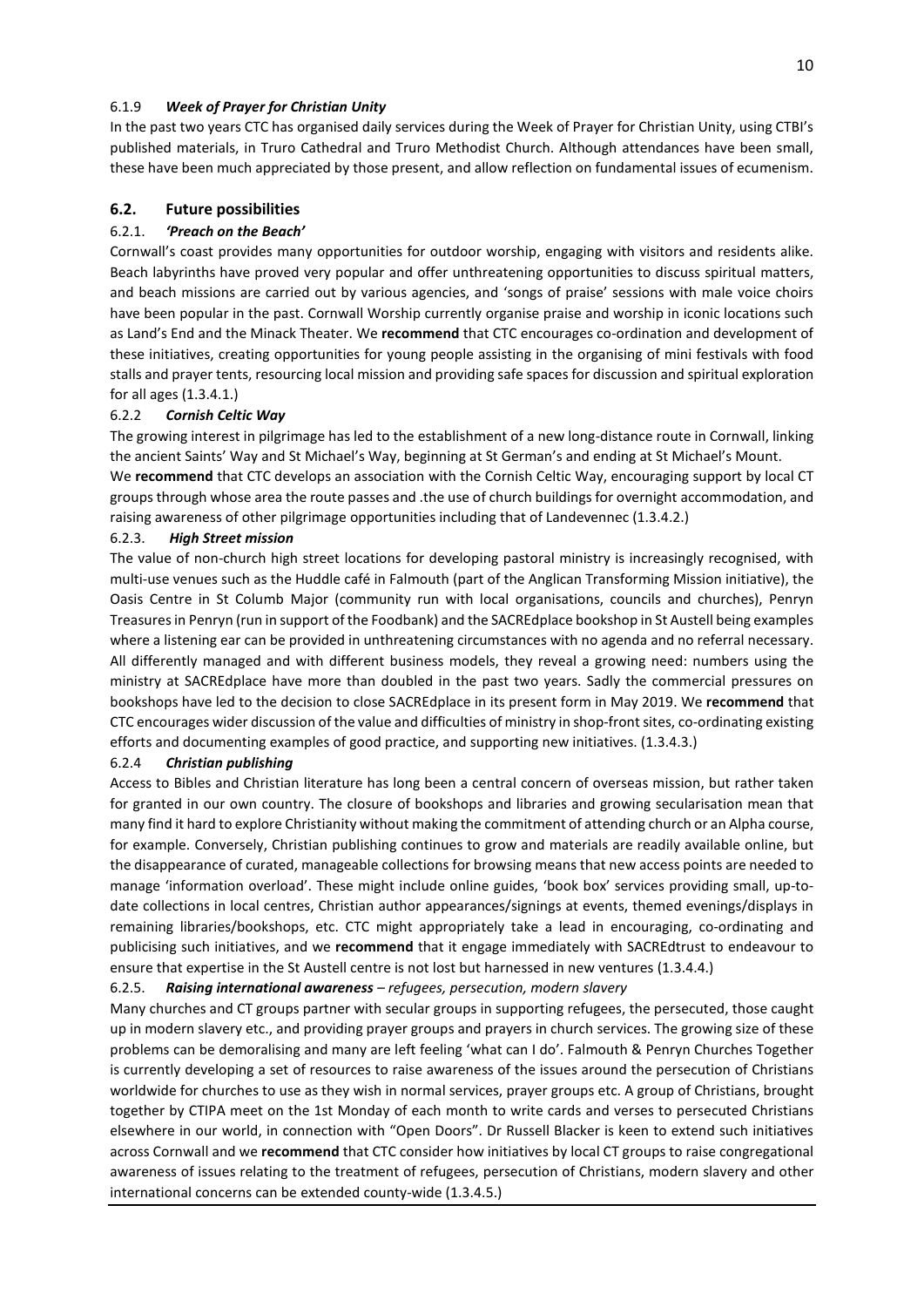#### **7 Delivering Change**

#### **7.1 Restructuring CTC Executive support**

To ensure CTC can continue on a sustainable basis following the retirement of David Smith, we **recommend** some structural changes as follows:

7.1.1 Focus on four topic areas: Communication, Social Action, Environmental Concern, and Mission.

7.1.2 Create project groups for each topic, involving members from local CT groups, to keep CTC abreast of developments and aspirations across the county. Each group should be represented on CTC Executive.

7.1.3 Appoint a Missioner (or Co-ordinator) to manage those tasks formally required of CTC by CTE (including LEP reviews), service CTC meetings, and oversee the project groups.

7.1.4 Consider supporting this post with a minute secretary.

- 7.1.5. Group other CTC activities as one of three types:
	- *Managed*: directly run by CTC and responsible to CTC Executive *[e.g. RCS Tent Ministry, Dementia Group, Education Group, WPCU services, Landevennec Pilgrimages, CTC website, CTC Newsletter, CTC insurance scheme]*
	- *Supported:* separately managed but with CTC contribution (financial or in-kind) and representation *[e.g. Cornwall Faith Forum, Epiphany House, Thy Kingdom Come, Educational Chaplaincy, Climate Vision].*
	- *Associated*: distinct organisations which CTC works with but is not represented on *[e.g. Christian Aid, Cornish Celtic Way]*

7.1.6. Ensure each activity is represented on the appropriate Project Group and reports through it to CTC Executive. New initiatives, problems, requests for support, resource sharing etc should be discussed in the group which would make recommendations to CTC Exec, based on their experience of needs and resources across the county.

7.1.7. In responding to Project Group requests, CTC Executive should prioritise 'managed' activities, while ensuring appropriate contributions and representation for 'supported' activities.

7.1.8. Project Groups should arrange their own secretarial support, internal structure, frequency and location of meetings etc. The Missioner should be available for advice but not involved in the day-to-day running.

#### **7.2 Implementation**

CTC Executive is invited to explore these proposals further through the appointment of a 'task and finish' group of perhaps 6 members, to be formed following the AGM on 10 April 2019, considering budgetary implications and reporting to the Executive meeting on 10 July 2019 with final recommendations for approval at that meeting and subsequent implementation.

#### **8 Conclusion**

The ecumenical movement in Cornwall has achieved much and has aspirations to undertake a great deal more. Needs are great and resources finite. We are conscious of the need not to overstretch the many volunteers already involved, or to duplicate or obstruct existing work. As a central body for Cornwall, CTC should aim to provide from the centre what is difficult to provide locally, and we see its role primarily in information, coordinating, campaigning, encouraging, and – firstly! – praying. We have been much encouraged by the vision and enthusiasm we have encountered in compiling this short report and commend it to the CTC Executive with great hopes for the future!

*Donna Birrell – Roger Mills – Kathy Pope – David Smith April 2019*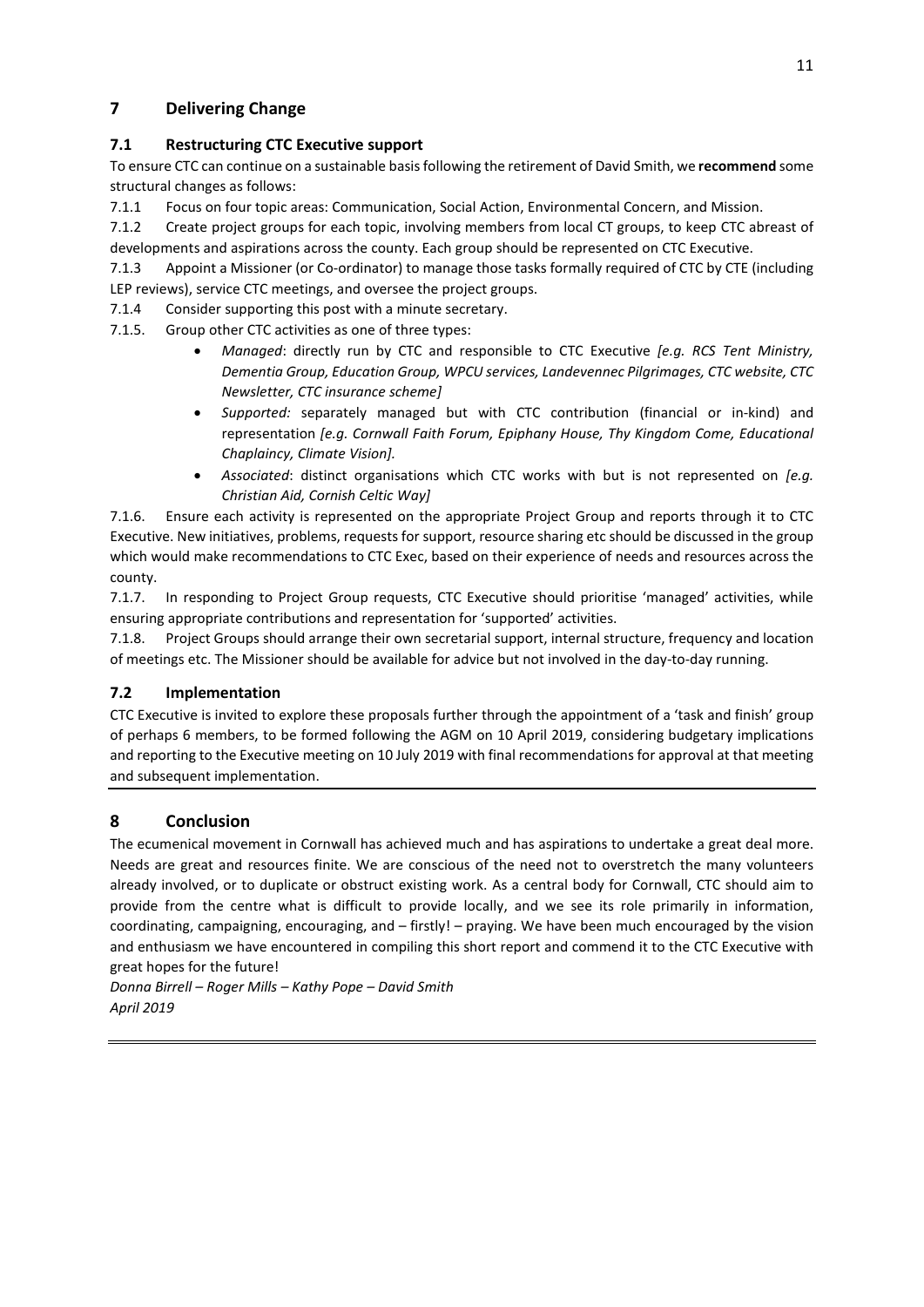#### **Appendix 1 Useful links**

**CTC Constitution** <https://www.churchestogetherincornwall.org.uk/docstore/13.pdf>

**Declaration of Intent** <https://www.churchestogetherincornwall.org.uk/about/declaration-of-intent/>

#### **CTC Coordinator job description as advertised in 2018:**

#### **Churches Together Cornwall Coordinator**

This is a voluntary position with expenses.

We are seeking an CTC Coordinator to fulfill the following key roles:

With a personal passion for unity within the county and the ability to relate well with leaders across the denominations and streams of Christian of faith

- To meet and relate with clergy and church leaders
- To liase with Churches Together groups and other unity movements across Cornwall<br>• To give (or arrange for) administrative support and assist in preparing and sharing CT
- To give (or arrange for) administrative support and assist in preparing and sharing CTC information and publicity for CTC projects and initiatives
	- $\overline{\circ}$  To oversee insurance for CTC events<br>  $\circ$  To maintain past records of LEP review
	- $\circ$  To maintain past records of LEP reviews and visits, as well as to prompt future visits when they are due<br>  $\circ$  To maintain the CTC database
	- To maintain the CTC database
- To support and encourage local CTC activities and projects as well as regular reviews and visits
- To resource the county by connecting appropriate groups with initiatives and creating awareness of existing projects
- To help support fresh initiatives for Christian Mission with an ecumenical agenda
- To act as the contact for Churches Together Executive within the county
- To support and facilitate the work of the team of Denominational Ecumenical Officers
- To establish and oversee communication in email circulation with various denominations and unity movements
- To oversee an updated County CTC website to share information, updates, and "Good News Stories" from across the county
- To liaise with special events as and when necessary to bring greater unity
- To act as a gift and service to the wider church in communication, practical support, and friendship

**If you wish to apply please send a C.V. to The Diocesan Ecumenical Officer at [guenolesenara@hotmail.co.uk](mailto:guenolesenara@hotmail.co.uk) by May 12th 2018**